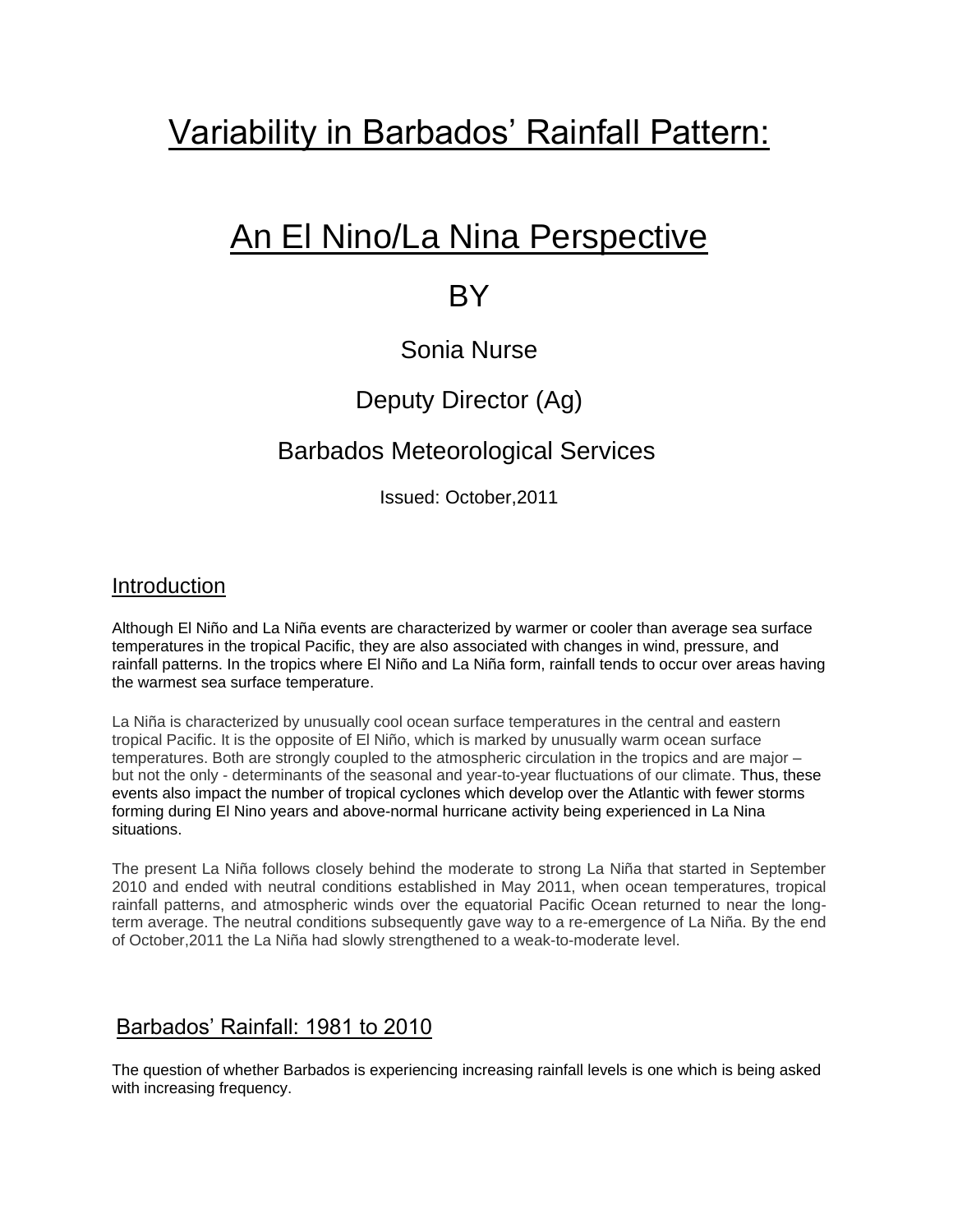In order to answer this question we look at rainfall data taken at the Grantley Adams Airport from 1981 to 2010. This is tabulated below in ten-year periods.

| <b>YEAR</b>        | Rainfall Total (in) | <b>YEAR</b> | Rainfall Total (in) | <b>YEAR</b> | Rainfall Total (in) |
|--------------------|---------------------|-------------|---------------------|-------------|---------------------|
| 1981               | 68.47               | 1991        | 51.04               | 2001        | 47.95               |
| 1982               | 41.00               | 1992        | 52.77               | 2002        | 37.98               |
| 1983               | 38.22               | 1993        | 41.87               | 2003        | 38.56               |
| 1984               | 53.50               | 1994        | 44.81               | 2004        | 63.92               |
| 1985               | 53.90               | 1995        | 50.47               | 2005        | 66.34               |
| 1986               | 44.82               | 1996        | 48.76               | 2006        | 45.17               |
| 1987               | 45.69               | 1997        | 40.80               | 2007        | 50.13               |
| 1988               | 56.83               | 1998        | 60.14               | 2008        | 58.19               |
| 1989               | 40.82               | 1999        | 49.13               | 2009        | 39.92               |
| 1990               | 49.44               | 2000        | 50.37               | 2010        | 74.20               |
| <b>TOTAL</b>       | 492.69              |             | 490.16              |             | 522.36              |
| 10-Year<br>Average | 49.26               |             | 49.01               |             | 52.23               |

#### **N.B: 30-year average rainfall total (1981-2010) at G.A.I.A is 46.41 inches.**

On the face of the data tabulated above, it would appear at first glance that the premise is true since the first two ten-year periods show an average rainfall of 49.26 inches and 49.01 inches respectively whereas the last ten-year period of 2001 to 2010 gives an average of 52.23 inches.

A more in-depth look at each ten-year period reveals some years with well-below the thirty-year average which can be shown to coincide with El Nino events while years with above- average rainfall coincide with La Nina events. Examples of the former are 1982 and 1983 with 41inches and 38.22 inches respectively which coincidentally were strong El Nino years while the highest rainfall year in this same ten-year period was 1981 which produced some 68.47 inches of rainfall and is associated with a La Nina year.

A similar comparison can be made for the period 1991 to 2000. The lowest rainfall recorded during this period was 40.8inches in 1997 which was also another El Nino year. The extreme of 60 inches during this period resulted in the following year 1998 as conditions transitioned to a La Nina situation.

Another below normal period was 2002 and 2003 in which we recorded 37.98 and 38.56 inches respectively at the Airport. These were also designated El Nino years but were subsequently followed by another two-year spell of La Nina conditions which resulted in above-normal rainfall for Barbados with 63.92 inches in 2004 and 66.34 inches in 2005.

The next and most recent El Nino event occurred in 2009 when total rainfall for the year dipped to 39.92 inches. The relatively dry conditions associated with this episode continued into the first quarter of 2010. The overall picture was one of a 'dry' wet season between June and November of 2009 and a drier than normal dry season at the start of 2010.

However, conditions quickly transitioned to a La Nina event in late April/early May of 2010; these conditions persisted to the end of the year and well into 2011. The result was that the rainfall total for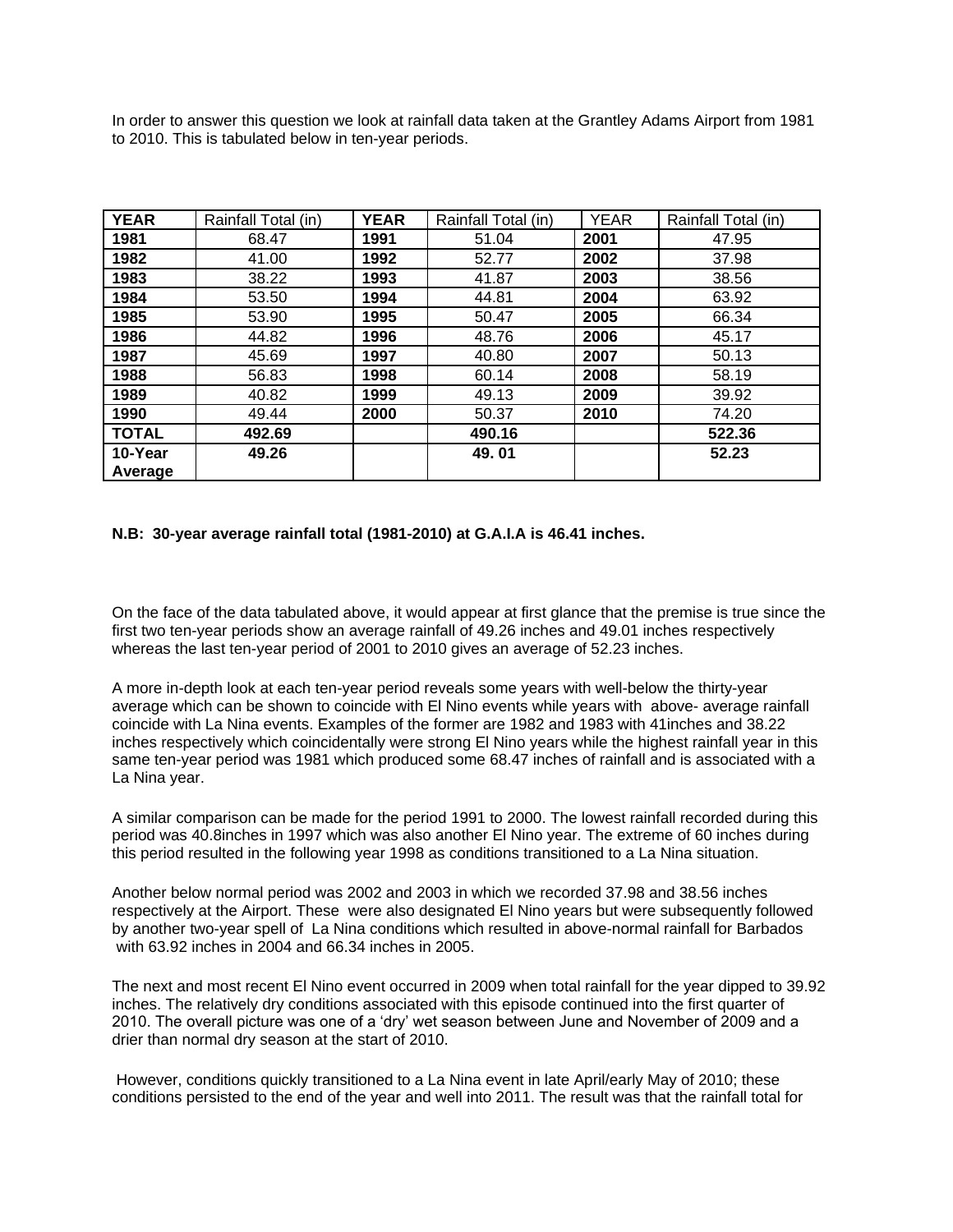2010 reached an all-time high of 74.2 inches which is also the highest total rainfall for the Airport since 1942. This total eclipsed the previous record of 71 inches which occurred in 1966.

The October, 2010 total rainfall of 18 inches was also the highest ever October total while the close to 13 inches recorded during the passage of what at the time was Tropical Storm "Tomas", would have contributed significantly to the final result.

#### **Cumulative Rainfall: January to May**

Another interesting observation about our rainfall pattern relates to the **30-YEAR cumulative rainfall average** which is 10.15 inches for the period January to May.

The table below shows some recent La Nina years in which the cumulative rainfall for the period January to May of those respective years being double and in one case nearly triple the 30-year average. In such years, **final rainfall yearly totals** exceeded 60 inches.

A similar trend developed this year (2011) which is in keeping with the La Nina pattern which waned during the middle of the year but returned during the last few months. The final rainfall accumulation for 2011 was 66.30 inches.

| Year | Cumulative Rainfall: Jan<br>to May | Year Total (" = inches) |
|------|------------------------------------|-------------------------|
| 1981 | 27.01"                             | 65.47"                  |
| 2004 | 18.76"                             | 63.92"                  |
| 2005 | 19.83"                             | 66.34"                  |
| 2011 | 19.97"                             | 66.30"                  |

 $N.B: 1 inch = 25.4mm$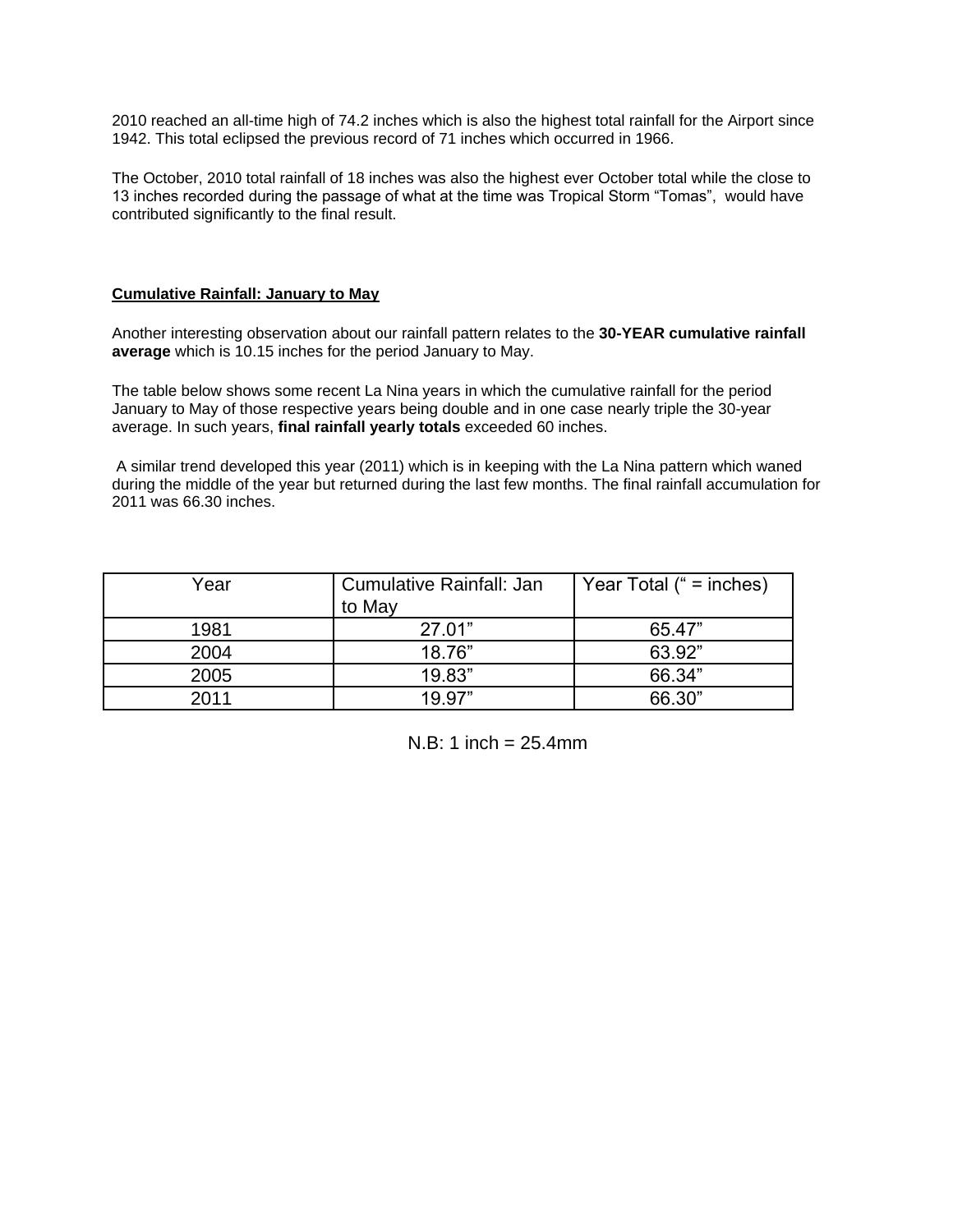



### **Rainfall(inches) at G.A. I.A in El Nino vs La Nina Years**